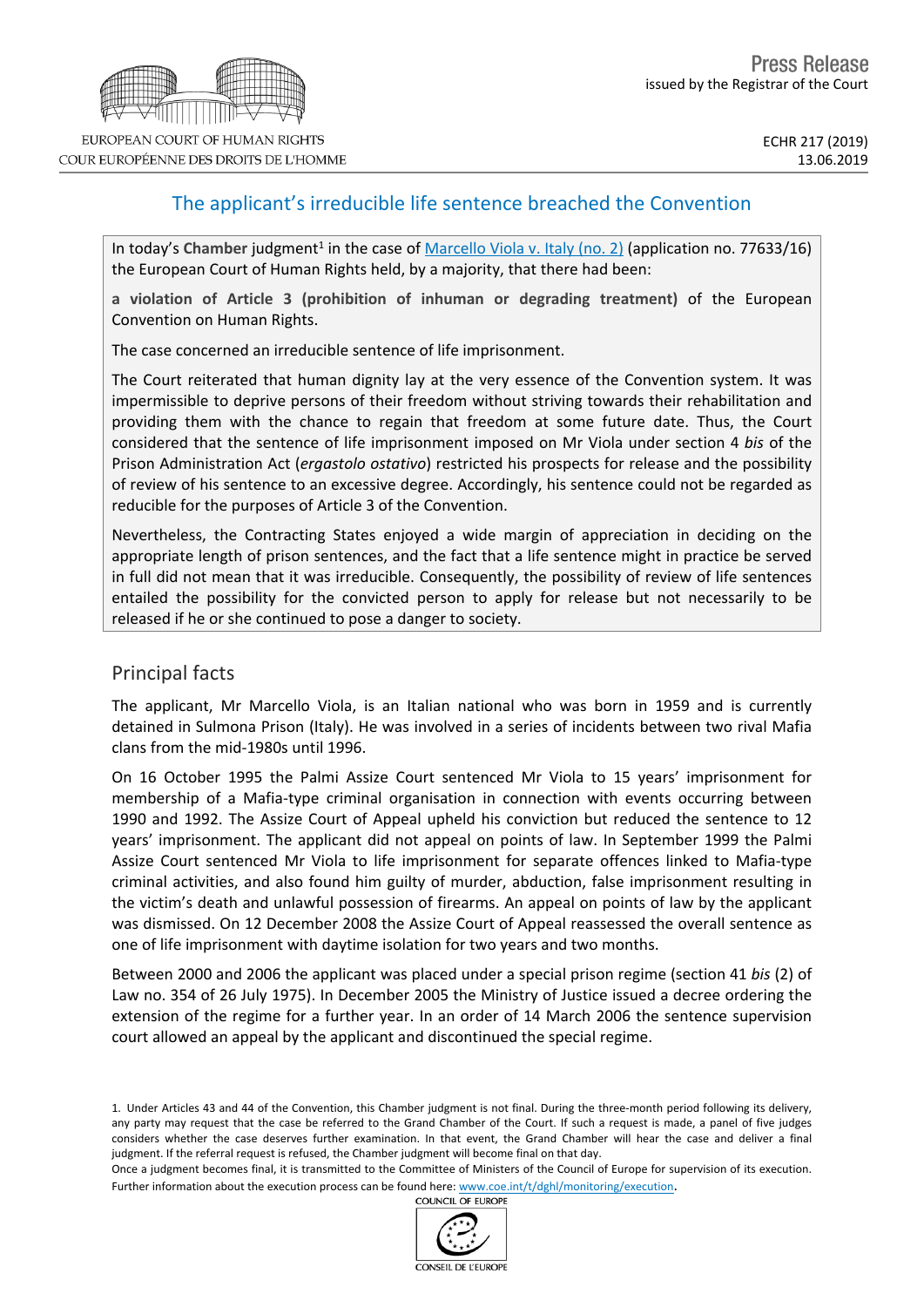The applicant subsequently applied for prison leave on two occasions. His first application was rejected in July 2011 by the post-sentencing judge, who pointed out that the applicant remained ineligible for prison leave as he was serving a sentence for membership of a Mafia-type criminal organisation and had not cooperated with the judicial authorities. On 29 November 2011 the sentence supervision court dismissed an appeal by the applicant, holding that it had not been established that he had broken off contact with the criminal organisation and that it did not appear from observation of his everyday behaviour that he had engaged in critical reflection on his criminal past. The second application for prison leave was rejected on the same grounds. In March 2015 Mr Viola applied to the sentence supervision court for release on licence. In a decision of 26 May 2015 the court held that his application could not be granted, since release on licence was conditional on cooperation with the judicial authorities and the permanent severing of ties between the convicted person and Mafia circles. In a judgment of 22 March 2016 the Court of Cassation dismissed an appeal on points of law by the applicant.

## Complaints, procedure and composition of the Court

Relying on Article 3 of the Convention (prohibition of inhuman or degrading treatment), the applicant complained that his life sentence was irreducible and afforded him no prospect of release on licence. Relying on Articles 3 and 8 (right to respect for private and family life), he also complained that the prison regime was incompatible with the aim of prisoners' rehabilitation and social reintegration.

The application was lodged with the European Court of Human Rights on 12 December 2016.

Judgment was given by a Chamber of seven judges, composed as follows:

Linos-Alexandre **Sicilianos** (Greece), *President*, Ksenija **Turković** (Croatia), Guido **Raimondi** (Italy), Krzysztof **Wojtyczek** (Poland), Armen **Harutyunyan** (Armenia), Pauliine **Koskelo** (Finland), Gilberto **Felici** (San Marino),

and also Renata **Degener**, *Deputy Section Registrar.*

## Decision of the Court

#### Article 3

The Court observed that the regime applicable to life imprisonment resulted from the combined application of Article 22 of the Criminal Code and sections 4 *bis* and 58 *ter* of the Prison Administration Act. Those provisions provided for differentiated treatment of prisoners, the effect of which was to preclude release on licence and access to other reductions of sentence and alternatives to custody for prisoners who did not satisfy the requirement to cooperate with the judicial authorities. The forms which such cooperation could take were laid down in section 58 *ter* of the Prison Administration Act: the convicted prisoner had to provide the authorities with decisive information enabling them to prevent the consequences of the offence and assisting them in establishing the facts and identifying the perpetrators of criminal offences. Convicted prisoners were exempted from this requirement if cooperation could be considered impossible or unenforceable and if they could prove that they had severed all links with the Mafia-type group.

In order to determine whether the life sentence was reducible, that is, whether it offered a prospect of release and a possibility of review, the Court focused its attention on the only option available to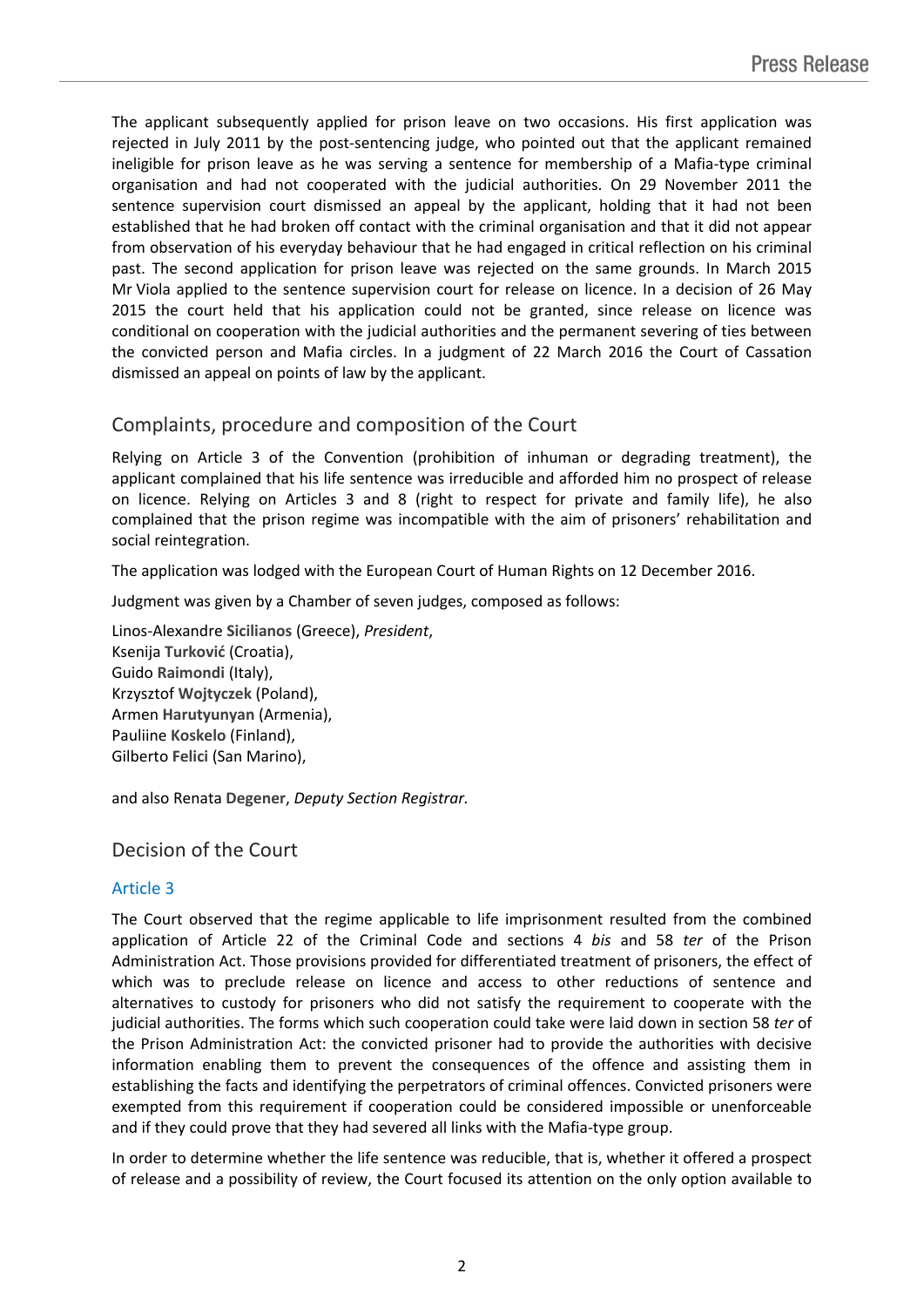Mr Viola in order to be eligible for and be granted release, namely to cooperate with the judicial authorities' investigative and prosecution activities.

The Court acknowledged that the domestic rules offered convicted prisoners a choice as to whether to cooperate with the judicial authorities. However, it had doubts as to the free nature of that choice and the appropriateness of equating a lack of cooperation with the prisoner's dangerousness to society. Hence, the Court noted that Mr Viola had decided not to cooperate with the judicial authorities. According to one of the third-party interveners in the case, the main reason why prisoners refused to cooperate was the fear of endangering their own lives or those of their families. The Court inferred from this that the lack of cooperation was not always the result of a free and deliberate choice, nor did it necessarily reflect continuing adherence to criminal values or ongoing links with the Mafia-type organisation.

The Court also observed that a situation could reasonably be imagined whereby a convicted prisoner cooperated with the authorities without this signifying any rehabilitation on his or her part or a genuine severing of contact with criminal circles. Regarding cooperation with the authorities as the only possible indication that a prisoner had broken off contact with criminal circles and been rehabilitated failed to take account of other indicators that could be used to assess his or her progress. It could not be ruled out that the severing of ties with Mafia circles might be expressed in ways other than cooperation with the judicial authorities.

The Court pointed out that the Italian prison system offered a range of progressive opportunities for contact with society – such as outside work, release on licence, prison leave and a semi-custodial regime – designed to ease the prisoner's resocialisation. However, Mr Viola had not been granted these opportunities despite the fact that the reports on his conduct in prison submitted in support of his applications for release on licence had reported a positive change in his personality. Moreover, Mr Viola pointed out that he had never had any disciplinary sanctions imposed on him since his conviction and had built up entitlement to be released five years early; however, he had been unable to take advantage of this owing to his refusal to cooperate.

In the Court's view, a convicted prisoner's personality did not remain unchanged from the time of commission of the offence. It could evolve in the course of his or her sentence, as reflected in the resocialisation process, which enabled individuals to review their criminal past critically and rebuild their personality. In order to do that, convicted prisoners had to know what they needed to do in order to be considered for release.

Lastly, the Court considered that the lack of cooperation with the judicial authorities gave rise to an irrebuttable presumption of dangerousness which had deprived Mr Viola of any realistic prospect of release. By continuing to equate a lack of cooperation with an irrebuttable presumption of dangerousness to society, the rules in place effectively assessed the person's dangerousness by reference to the time when the offence had been committed, instead of taking account of the reintegration process and any progress the person had made since being convicted. The presumption of dangerousness also prevented the competent courts from examining applications for release on licence and from ascertaining whether the person concerned had changed and made progress towards rehabilitation, such that his or her detention was no longer justified.

The Court recognised the fact that the offences of which Mr Viola had been convicted concerned a particularly dangerous phenomenon for society. However, efforts to tackle that scourge could not justify derogating from the provisions of Article 3 of the Convention, which prohibited in absolute terms inhuman or degrading treatment. Hence, the nature of the offences of which Mr Viola had been accused was irrelevant for the purposes of examining his application under Article 3. Moreover, the Court had previously found that the ultimate aim of resocialisation was to prevent reoffending and protect society.